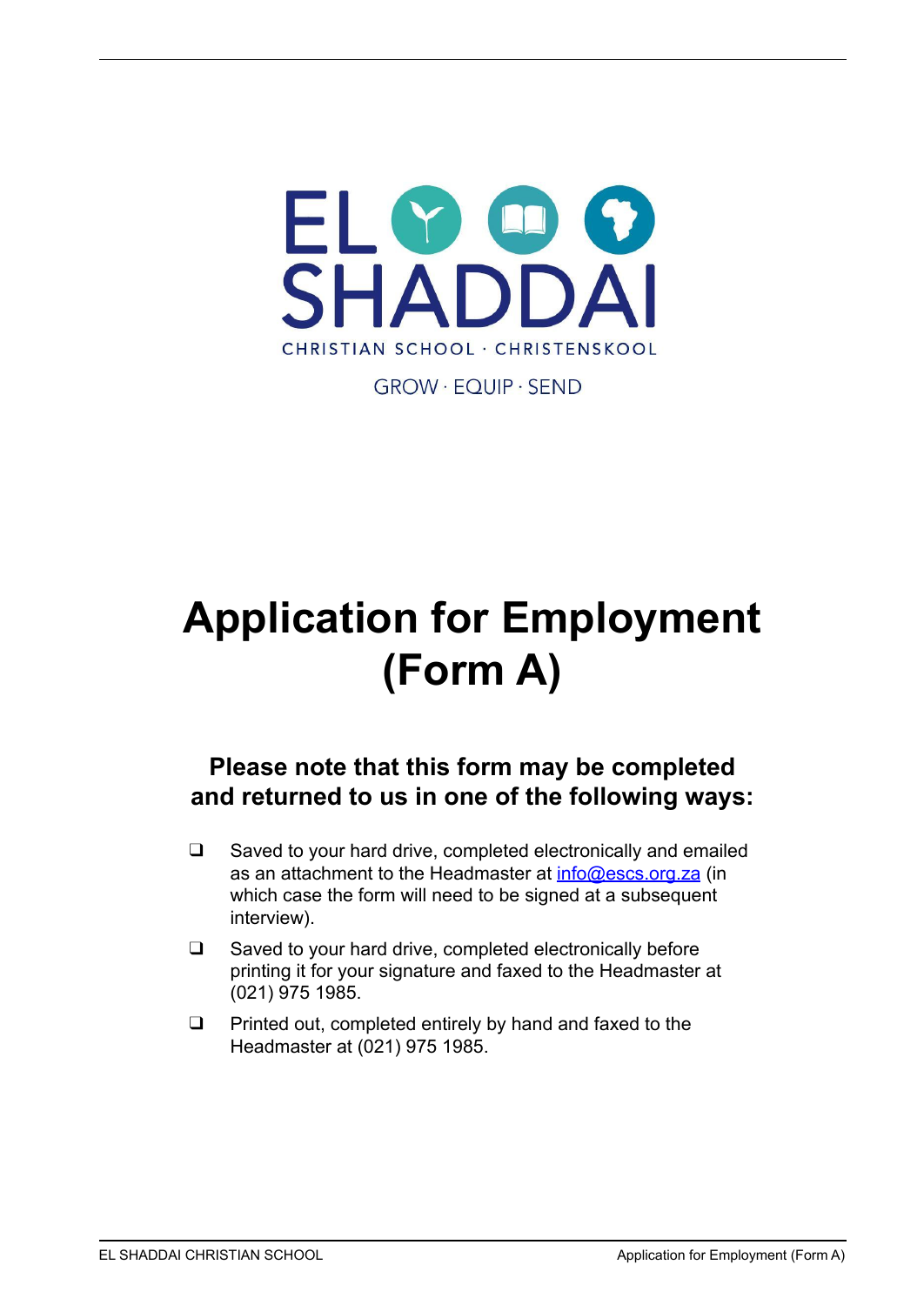#### **Introduction**

- 1. This Application Form should be accompanied by a:
	- ❑ Curriculum Vitae.
	- ❑ copy of academic and/or professional qualifications.
	- ❑ supporting letter from your Pastor.
- 2. Signing this form indicates that you:
	- ❑ have read the Parents' Information Manual.
	- ❑ subscribe to the Vision Statement of the School as stated in the Parents' Information Manual.
	- ❑ subscribe to the Statement of Faith which is also included in the Parents' Information Manual.

3. Thereafter, a selection process takes place, which may include a series of interviews.

- 4. If your application is successful, then you:
	- ❑ will receive a letter entitled "Offer of Employment" from the school (Form B).
	- ❑ are required to sign and return the letter entitled "Acceptance of Offer of Employment" (Form C).
	- ❑ are also required to indicate your acceptance of the "Terms and Conditions of Employment" (Form D) by initialling each page of the above document and signing the last page in full and returning it together with the Acceptance of Offer of Employment (Form C) to the school.
- 5. If your application is unsuccessful or if there are no vacancies at present, then an appropriate letter will be sent to you and your application will be placed on file.
- 6. A copy of the School's Constitution is available upon request.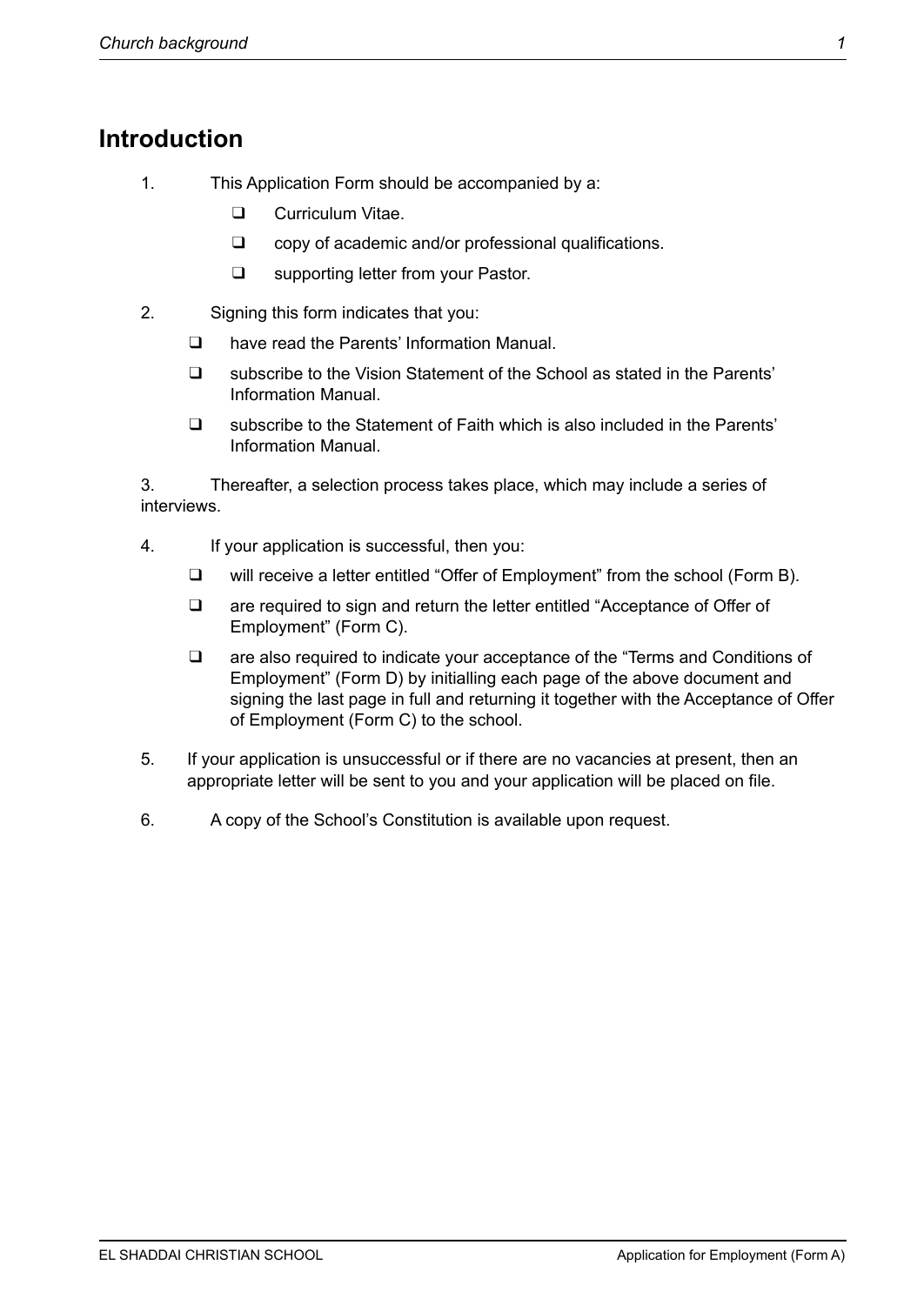# **Personal details**

| <b>Surname</b>                                                                                                                                   |                |               |  |                       | <b>First name/s</b>               |                         |                                 |                  |  |  |
|--------------------------------------------------------------------------------------------------------------------------------------------------|----------------|---------------|--|-----------------------|-----------------------------------|-------------------------|---------------------------------|------------------|--|--|
| <b>Sex</b>                                                                                                                                       | $\square$ Male | $\Box$ Female |  | Age                   |                                   |                         | Date of birth<br>(dd.mm.yyyy)   |                  |  |  |
| $\Box$ English<br>Home language<br><b>Tick</b><br>appropriate<br>$\Box$ Afrikaans<br>box                                                         |                |               |  |                       | <b>Tick</b><br>appropriate<br>box | <b>Marital status</b>   | $\Box$ Single<br>$\Box$ Engaged |                  |  |  |
|                                                                                                                                                  |                | $\Box$ Other  |  |                       |                                   |                         | $\Box$ Married                  |                  |  |  |
|                                                                                                                                                  |                |               |  | If other, write below |                                   |                         |                                 | $\Box$ Widowed   |  |  |
|                                                                                                                                                  |                |               |  |                       |                                   |                         | $\Box$ Divorced                 |                  |  |  |
|                                                                                                                                                  |                |               |  |                       |                                   |                         |                                 | $\Box$ Separated |  |  |
| <b>Number of children</b>                                                                                                                        |                |               |  |                       |                                   | <b>Ages of children</b> |                                 |                  |  |  |
| <b>State of health</b><br>(Are you aware of any<br>medical condition that<br>may impact your ability<br>to comply with the job<br>requirements?) |                |               |  |                       |                                   |                         |                                 |                  |  |  |
| <b>E-mail address</b>                                                                                                                            |                |               |  |                       | <b>ID number</b>                  |                         |                                 |                  |  |  |
| <b>Postal address</b>                                                                                                                            |                |               |  |                       | <b>Postal</b><br>code             |                         |                                 |                  |  |  |
| <b>Phone</b><br>numbers<br>(present)                                                                                                             | <b>Work</b>    |               |  |                       | Home                              |                         |                                 | <b>Cell</b>      |  |  |
| <b>Next of kin</b><br>(name and<br>contact no.)                                                                                                  |                |               |  |                       |                                   |                         |                                 |                  |  |  |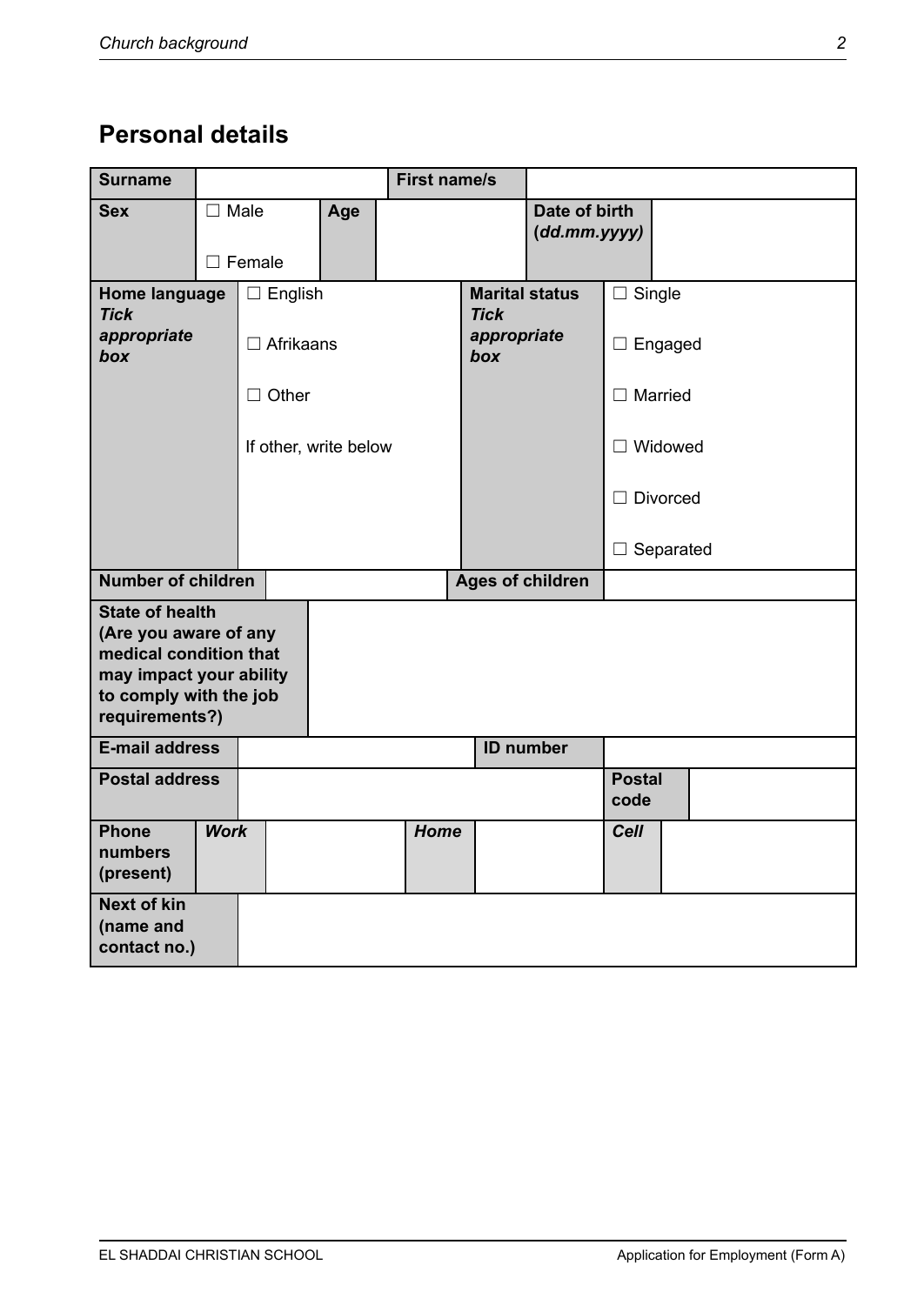# **Vacancy details**

| <b>Position applied for</b>                                |                                              |
|------------------------------------------------------------|----------------------------------------------|
| <b>Type of appointment</b>                                 | $\Box$ Full time                             |
|                                                            | $\Box$ Part time                             |
|                                                            | Temporary<br>⊔                               |
|                                                            | Relief<br>$\Box$                             |
| Date available to<br>commence duties<br>$(dd.mm.$ yyyy $)$ |                                              |
| How were you referred to<br>us?                            |                                              |
| Have you applied to this<br>school before:                 | $\Box$ Yes                                   |
|                                                            | $\Box$ No                                    |
|                                                            | If yes, please state when. (Complete below.) |

# **Extramural activities offered**

| Sport/s able to coach (activity, competency, level, team) |  |  |
|-----------------------------------------------------------|--|--|
|                                                           |  |  |
|                                                           |  |  |
|                                                           |  |  |
|                                                           |  |  |
| <b>Cultural activities offered</b>                        |  |  |
|                                                           |  |  |
|                                                           |  |  |
|                                                           |  |  |
|                                                           |  |  |
| Other activities offered (i.e. hobbies)                   |  |  |
|                                                           |  |  |
|                                                           |  |  |
|                                                           |  |  |
|                                                           |  |  |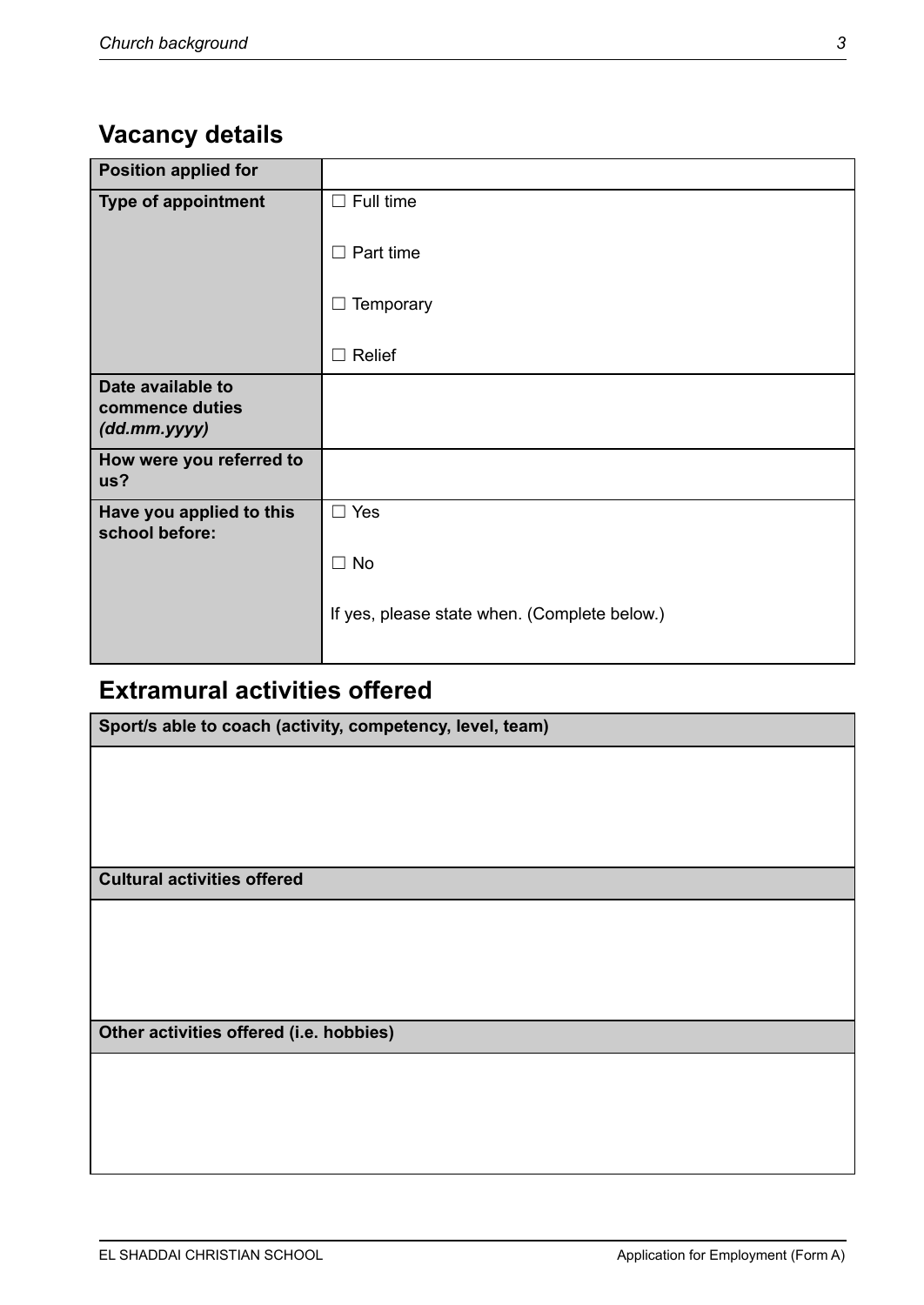# **Details of professional and academic qualifications**

| <b>Qualification 1</b>                |  |  |
|---------------------------------------|--|--|
| Name of qualification, e.g. HDE       |  |  |
| Minimum completion time, e.g. 4 years |  |  |
| Institution, e.g. UCT                 |  |  |
| Language, e.g. EA, Ae                 |  |  |
| Major subjects, e.g. Maths            |  |  |

| <b>Qualification 2</b>                |  |
|---------------------------------------|--|
| Name of qualification, e.g. HDE       |  |
| Minimum completion time, e.g. 4 years |  |
| Institution, e.g. UCT                 |  |
| Language, e.g. EA, Ae                 |  |
| Major subjects, e.g. Maths            |  |

| <b>Qualification 3</b>                |  |  |
|---------------------------------------|--|--|
| Name of qualification, e.g. HDE       |  |  |
| Minimum completion time, e.g. 4 years |  |  |
| Institution, e.g. UCT                 |  |  |
| Language, e.g. EA, Ae                 |  |  |
| Major subjects, e.g. Maths            |  |  |

| <b>Qualification 4</b>                |  |
|---------------------------------------|--|
| Name of qualification, e.g. HDE       |  |
| Minimum completion time, e.g. 4 years |  |
| Institution, e.g. UCT                 |  |
| Language, e.g. EA, Ae                 |  |
| Major subjects, e.g. Maths            |  |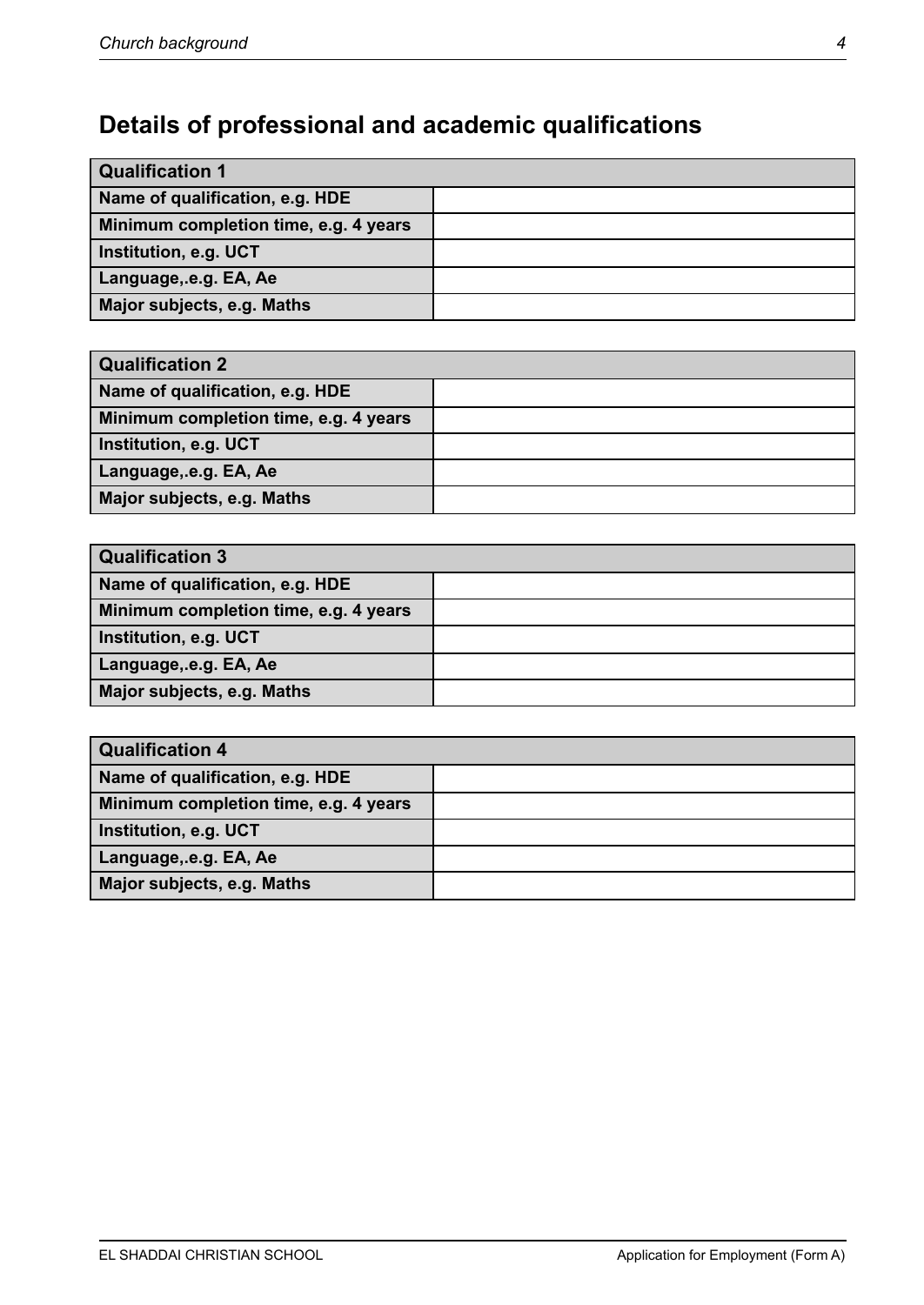#### **Other qualifications, e.g. computer courses**

| $\Box$ |  |  |
|--------|--|--|
| $\Box$ |  |  |
| $\Box$ |  |  |
| $\Box$ |  |  |
| $\Box$ |  |  |
| $\Box$ |  |  |

| SACE no., if registered |  |
|-------------------------|--|
|                         |  |
|                         |  |
|                         |  |

#### **Teaching experienc**e

Furnish details details by means of a Curriculum Vitae, which includes the following:

- ❑ Names of previous schools
- ❑ dates of employment
- ❑ reason for leaving
- ❑ subjects taught and to what grade/level.
- ❑ In particular, give details of any involvement in other Christian schools.

If a CV has already been submitted, indicate by ticking the box below.

| CV has already been<br>submitted | Yes |
|----------------------------------|-----|
|                                  | No  |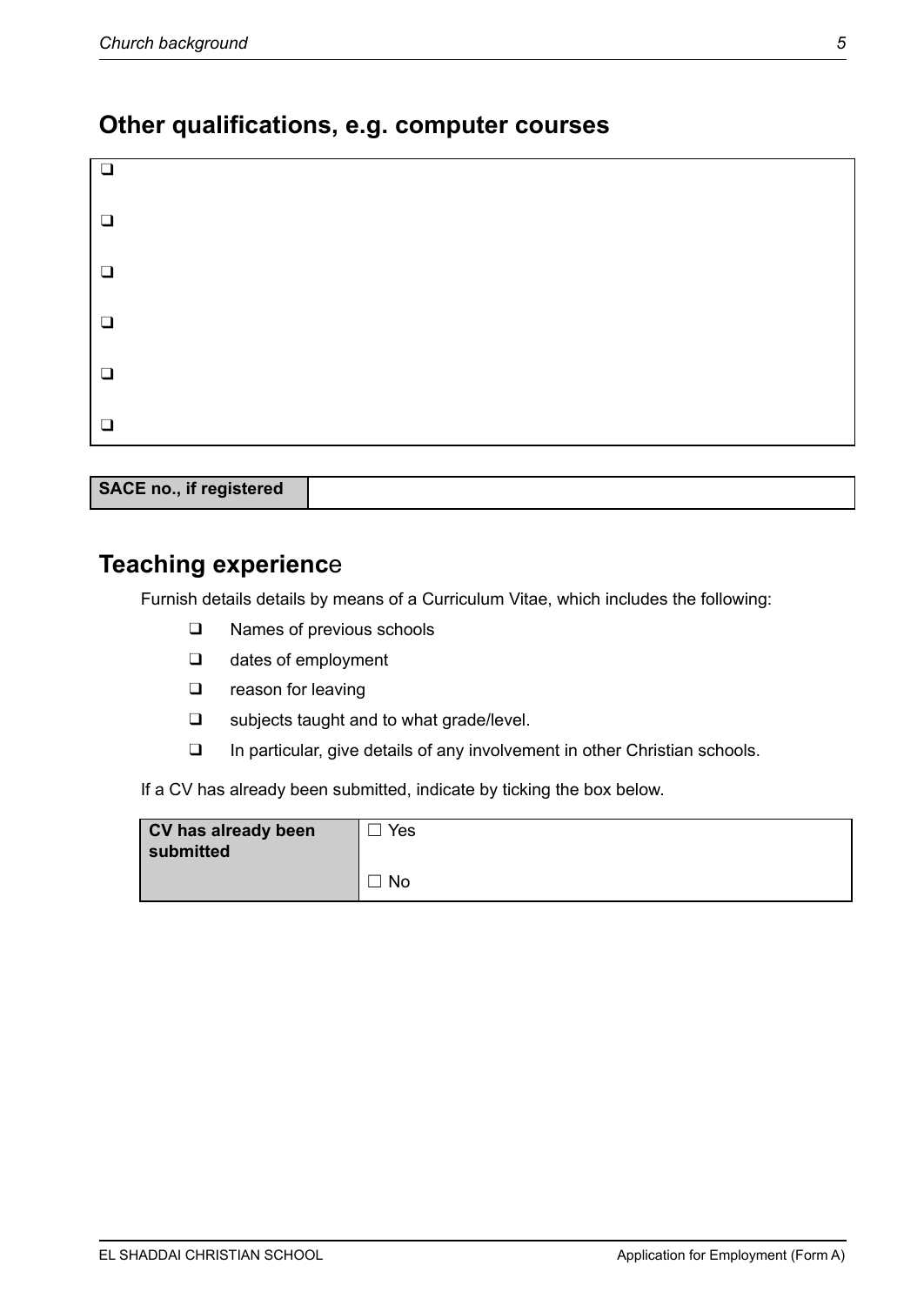### **Church background**

**Name of the church that you are presently attending**

**Name of covering pastor of the above church**

**Address of the covering church**

**Telephone number of covering church:**

**How long have you been fellowshipping at the above church?**

## **Your Christian background**

Please supply some information about yourself as regards: being born again, filled with the Holy Spirit, your current relationship with the Lord, how long you have known Jesus as Lord and Saviour, church activities in which you are involved, (e.g. cell member) and any other pertinent information.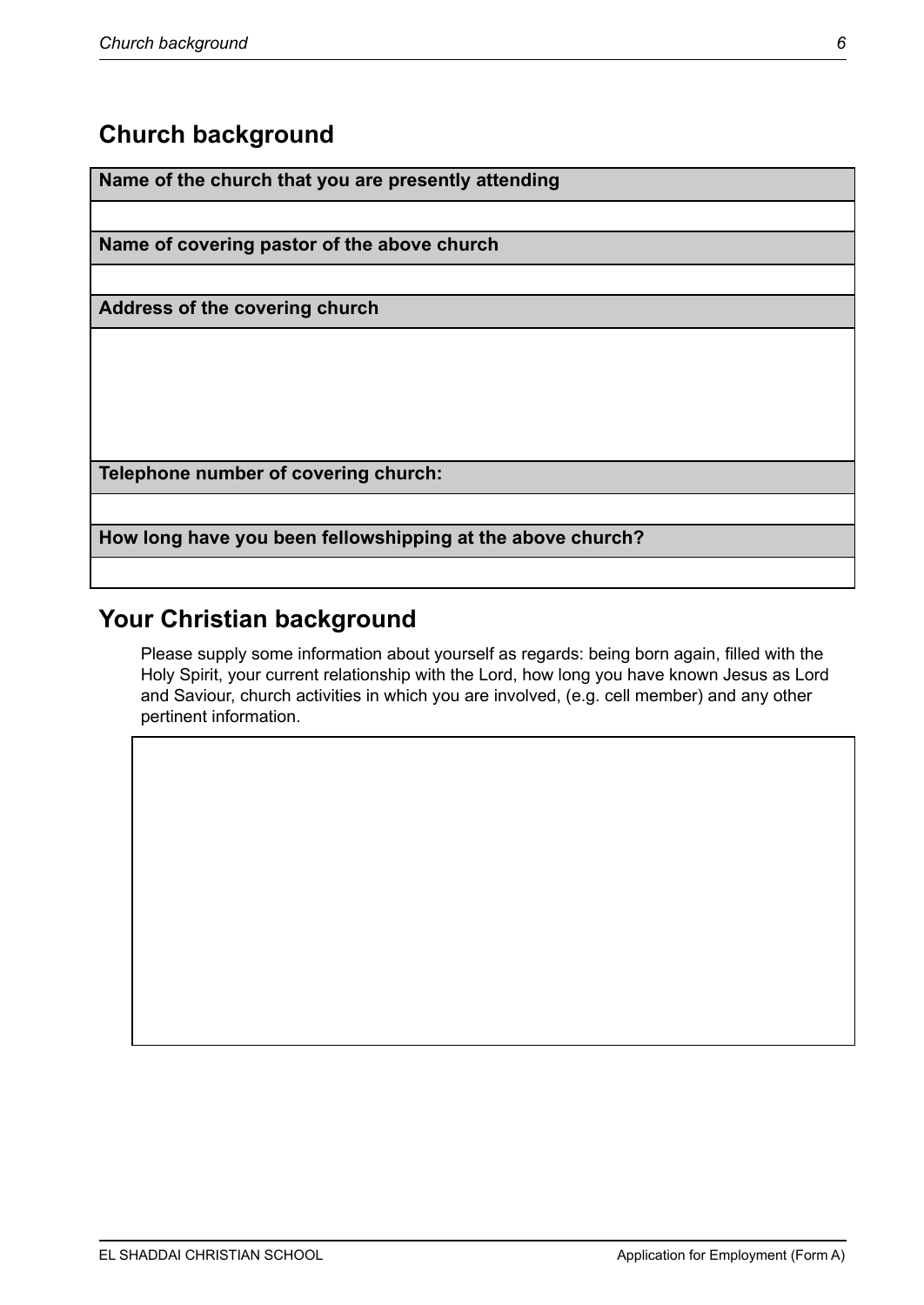## **Your views and attitudes towards:**

| Remuneration                 |
|------------------------------|
|                              |
|                              |
|                              |
|                              |
|                              |
|                              |
| Discipline in general        |
|                              |
|                              |
|                              |
|                              |
|                              |
|                              |
| <b>Staff relationships</b>   |
|                              |
|                              |
|                              |
|                              |
|                              |
|                              |
| Teacher/parent relationships |
|                              |
|                              |
|                              |
|                              |
|                              |
|                              |
| Teacher/pupil relationships  |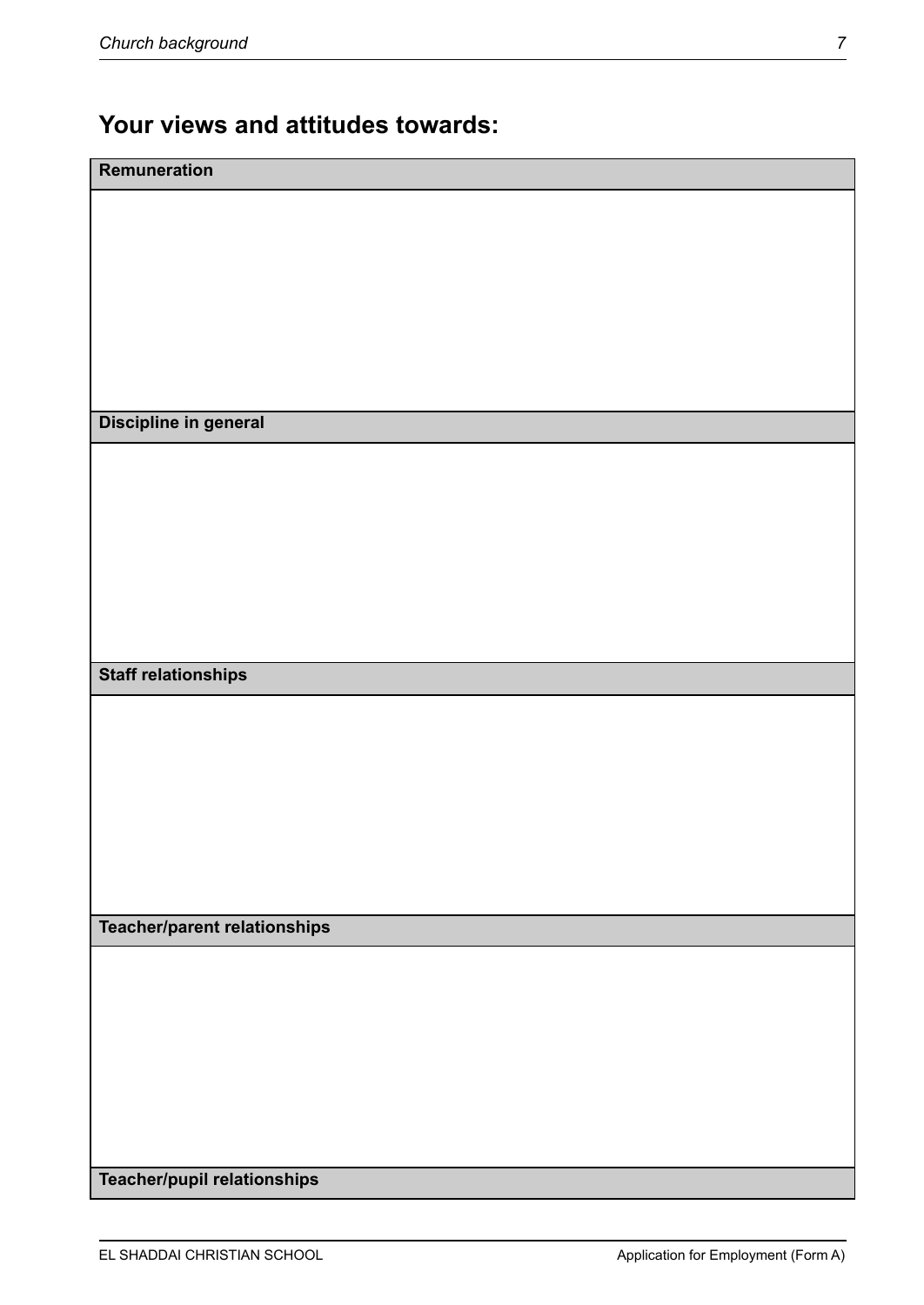**Infilling of the Holy Spirit**

## **General**

**Will your spouse (if applicable) support your application to teach at the El Shaddai Christian School?**

☐ Yes

☐ No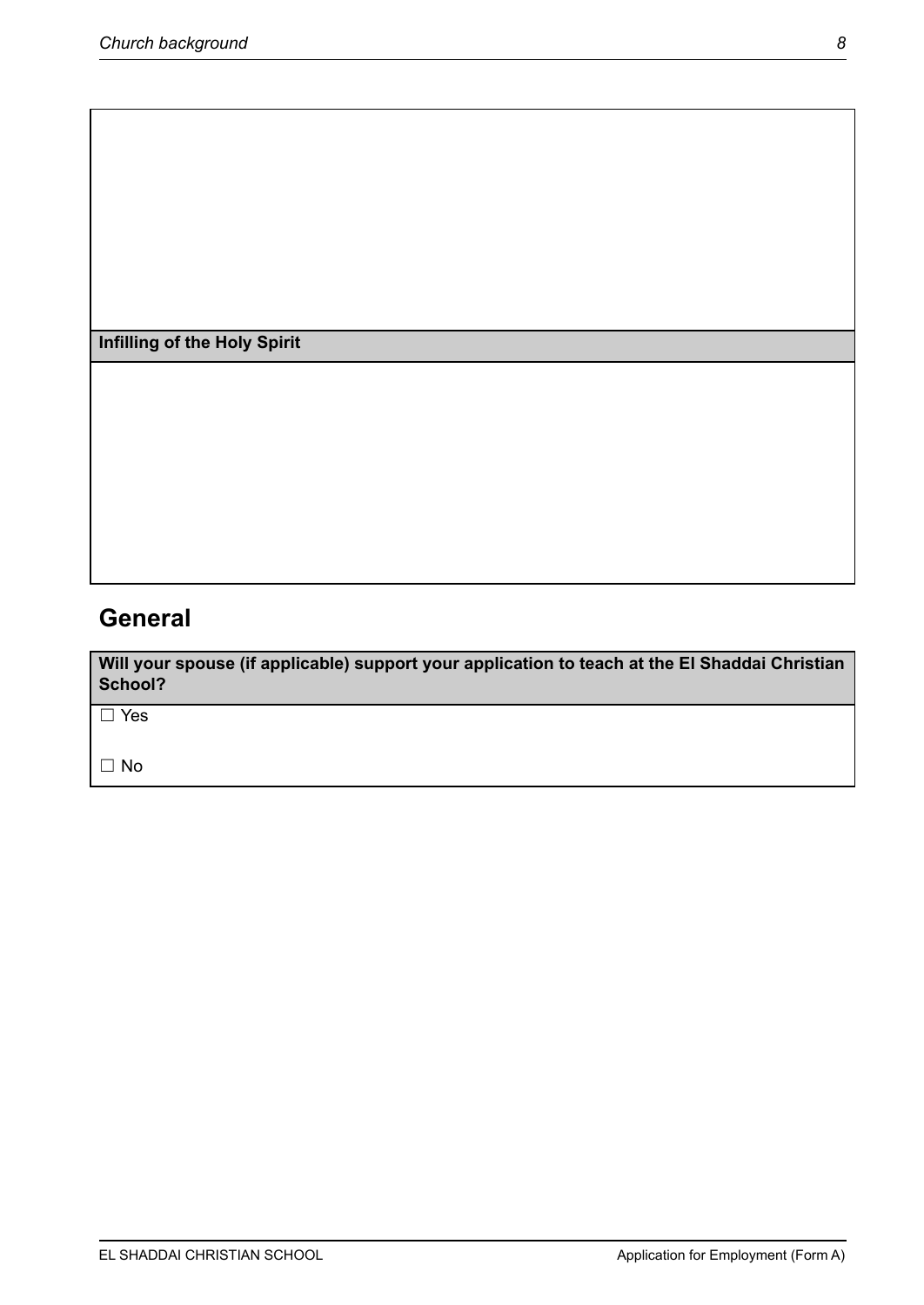## **References**

| Spiritual - A leader who knows you well                                |                                                     |  |  |
|------------------------------------------------------------------------|-----------------------------------------------------|--|--|
| <b>Name</b>                                                            |                                                     |  |  |
| <b>Address</b>                                                         |                                                     |  |  |
| Telephone number                                                       |                                                     |  |  |
|                                                                        | Professional - Someone who has supervised your work |  |  |
| <b>Name</b>                                                            |                                                     |  |  |
| <b>Address</b>                                                         |                                                     |  |  |
| Telephone number                                                       |                                                     |  |  |
| Friend - A person who has known you for several years (not a relative) |                                                     |  |  |
| <b>Name</b>                                                            |                                                     |  |  |
| <b>Address</b>                                                         |                                                     |  |  |
| Telephone number                                                       |                                                     |  |  |